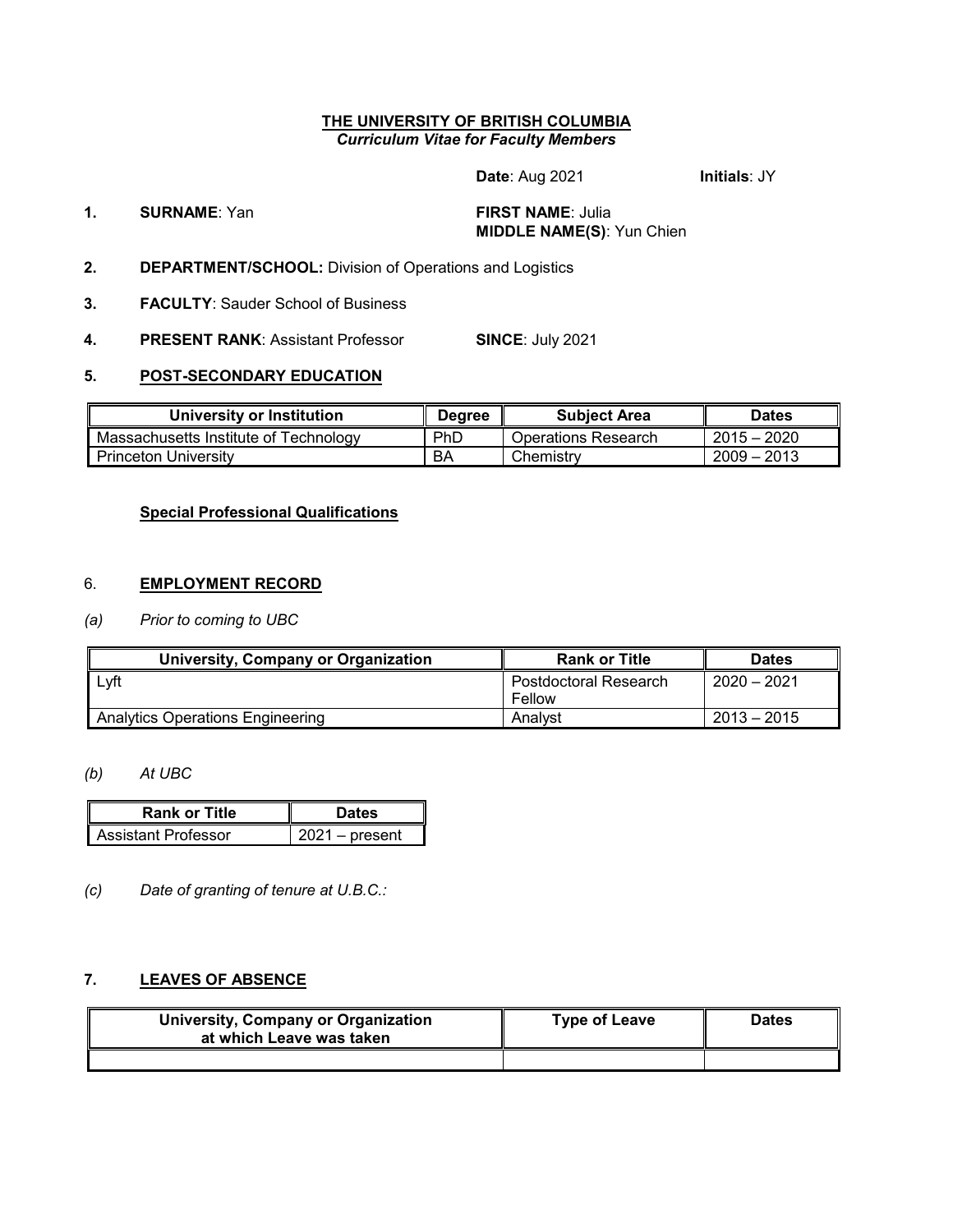# 8. **TEACHING**

## *(a) Areas of special interest and accomplishments*

#### At MIT:

- 15.060 Data, Models, and Decisions<br>- 15.071 The Analytics Edge
- 15.071 The Analytics Edge

#### *(b) Courses Taught at UBC*

| <b>Session</b> | <b>Course</b>                      | <b>Scheduled</b> | <b>Class</b> | <b>Hours Taught</b> |                  |      |              |
|----------------|------------------------------------|------------------|--------------|---------------------|------------------|------|--------------|
|                | <b>Number</b>                      | <b>Hours</b>     | <b>Size</b>  | Lectures            | <b>Tutorials</b> | Labs | <b>Other</b> |
| 2021 W1        | <b>BABS 550</b><br>001             | 20               | 60           | 20                  |                  |      |              |
| 2020 W1        | <b>BABS 550</b><br>002             | 20               | 60           | 20                  |                  |      |              |
| 2020 W1        | <b>BABS 550</b><br>MM <sub>1</sub> | 27.5             | 60           | 20                  | 7.5              |      |              |

#### *(c) Graduate Research Supervision*

| <b>Student Name</b> | <b>Program Type</b> | Year                          |  | <b>Supervisory Role</b>                          |
|---------------------|---------------------|-------------------------------|--|--------------------------------------------------|
|                     |                     | <b>Finish</b><br><b>Start</b> |  | (supervisor, co-supervisor,<br>committee member) |
|                     |                     |                               |  |                                                  |

#### *(d) Graduate Program Supervision*

| <b>Student Name</b> | <b>Program Type</b> | Year         |               | <b>Supervisory Role</b>                          |
|---------------------|---------------------|--------------|---------------|--------------------------------------------------|
|                     |                     | <b>Start</b> | <b>Finish</b> | (supervisor, co-supervisor,<br>committee member) |
|                     |                     |              |               |                                                  |

- *(e) Continuing Education Activities*
- *(f) Visiting Lecturer (indicate university/organization and dates)*
- *(g) Other*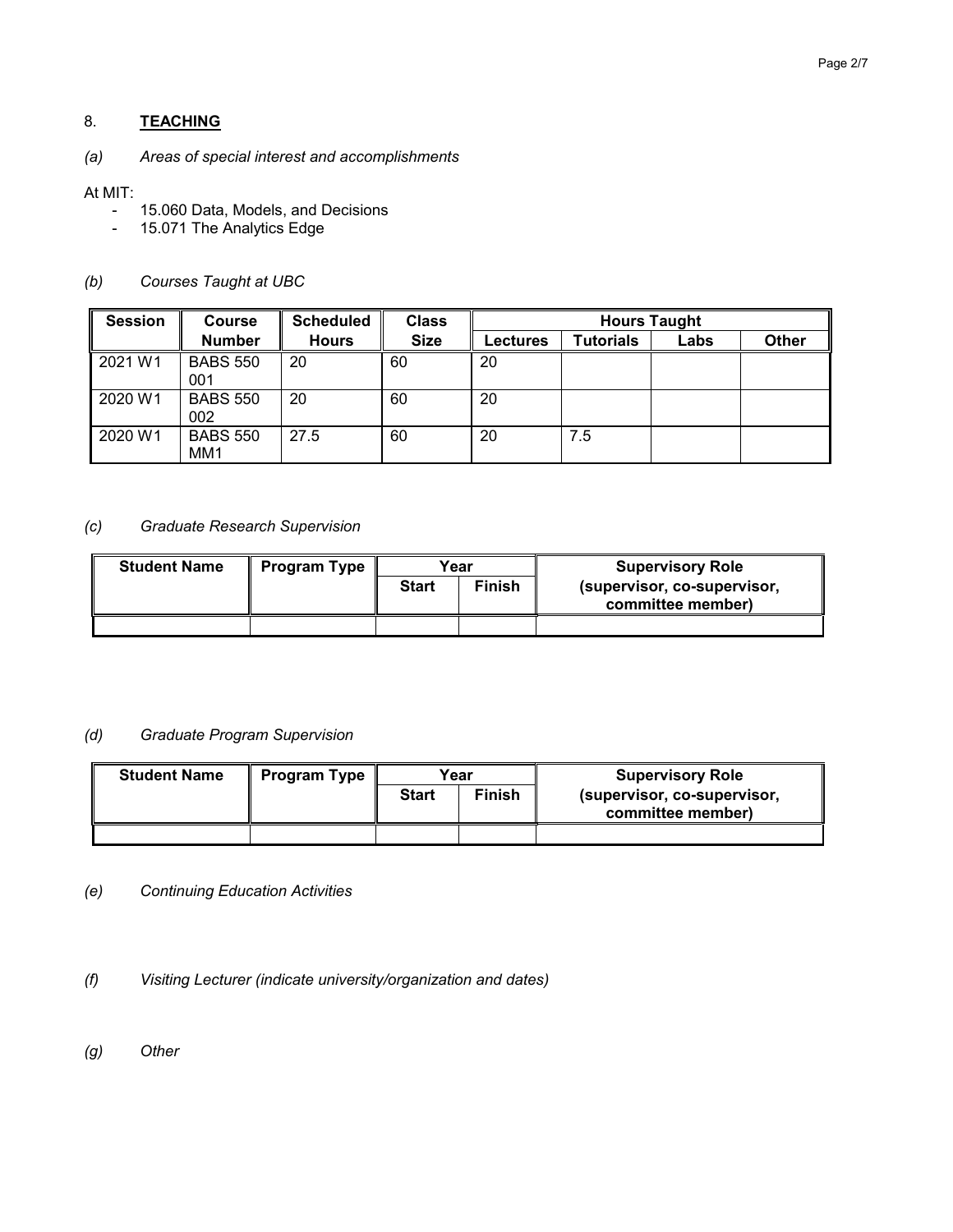#### Page 3/7

#### **9. SCHOLARLY AND PROFESSIONAL ACTIVITIES**

*(a) Areas of special interest and accomplishments*

Transportation, logistics, mixed-integer optimization

*(b) Research or equivalent grants (indicate under COMP whether grants were obtained competitively (C) or non-competitively (NC))*

| Granting<br>Aaencv | <b>Subject</b> | <b>COMP</b> | Per Year | Year | <b>Principal</b><br>Investigator | $\parallel$ Co-Investigator(s) |
|--------------------|----------------|-------------|----------|------|----------------------------------|--------------------------------|
|                    |                |             |          |      |                                  |                                |

#### *(c) Research or equivalent contracts (indicate under COMP whether grants were obtained competitively (C) or non-competitively (NC).*

| Granting<br>Agency | <b>Subject</b> | <b>COMP</b> | Per Year | Year | <b>Principal</b><br>Investigator | $\parallel$ Co-Investigator(s) |
|--------------------|----------------|-------------|----------|------|----------------------------------|--------------------------------|
|                    |                |             |          |      |                                  |                                |

- *(d) Invited Presentations (Identify whether International/National/Local)*
	- "From physical properties of transportation flows to demand estimation". École Polytechnique Fédérale de Lausanne, EIT Urban Mobility Seminar, November 2020.
	- "From physical properties of transportation flows to demand estimation". The University of Massachusetts Amherst, Civil and Environmental Engineering, September 2019.
	- "Fitting admixture graphs with mixed-integer quadratic optimization". Harvard Medical School, David Reich Lab, September 2019.

#### *(e) Other Presentations*

- "The edge of optimization in large-scale vehicle routing for paratransit". INFORMS Annual Meeting, Virtual, October 2020.
- "Data-driven transit network design at scale". TRISTAN X, Hamilton Island, June 2020.
- "The edge of optimization in large-scale vehicle routing for paratransit". INFORMS Annual Meeting, Seattle, October 2019.
- "Data-driven transit network design at scale". INFORMS Annual Meeting, Phoenix, October 2018.
- "Joint frequency-setting and pricing optimization for multimodal transit networks at scale". INFORMS Annual Meeting, Houston, October 2017.
- "From physical properties of transportation flows to demand estimation". INFORMS Annual Meeting, Nashville, October 2017.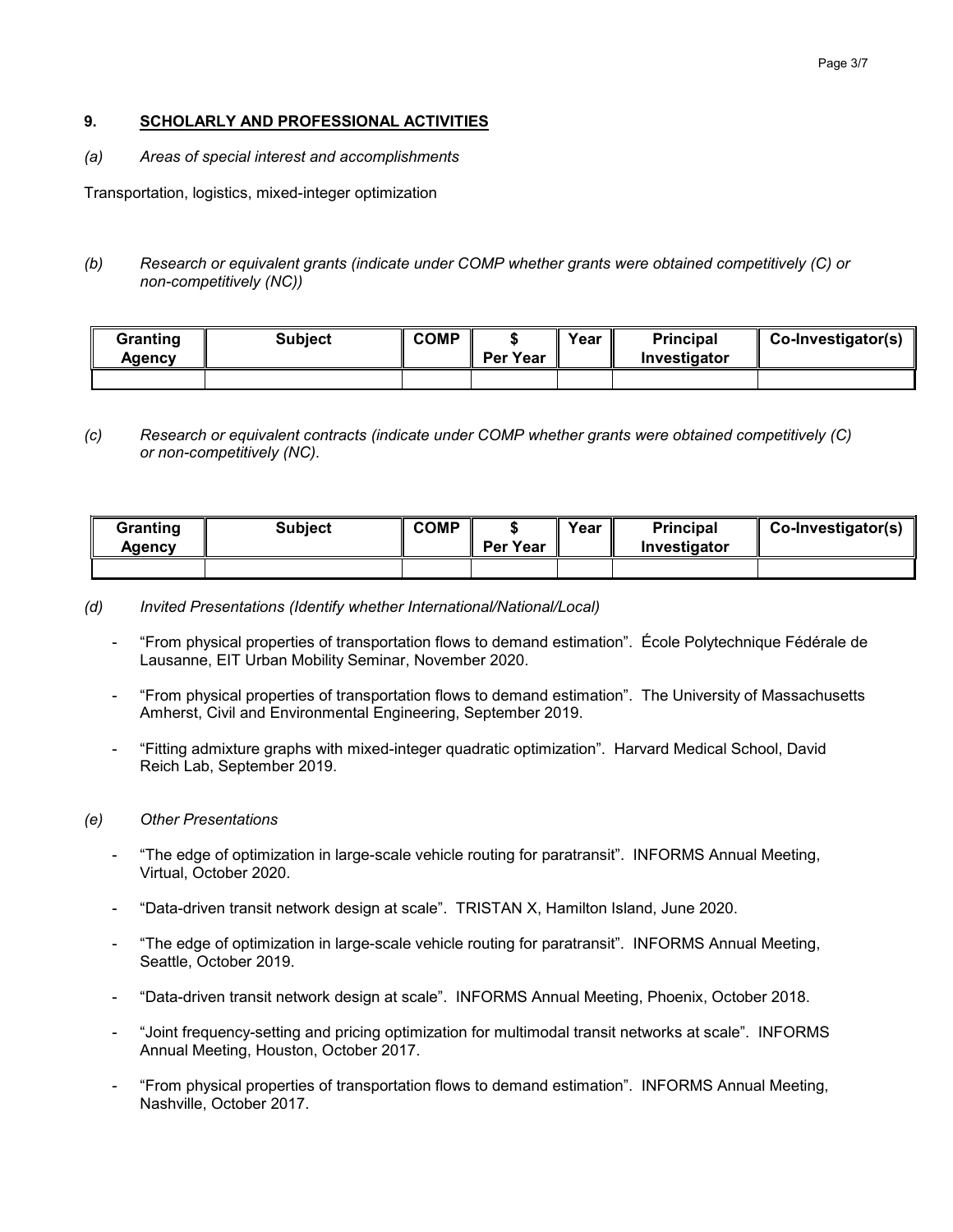- *(f) Other*
- *(g) Conference Participation (Organizer, Keynote Speaker, etc.)*

#### **10. SERVICE TO THE UNIVERSITY**

- *(a) Areas of special interest and accomplishments*
- *(b) Memberships on committees, including offices held and dates*
- *(c) Other service, including dates*

## **11. SERVICE TO THE COMMUNITY**

- *(a) Memberships on scholarly societies, including offices held and dates*
- *(b) Memberships on other societies, including offices held and dates*
- *(c) Memberships on scholarly committees, including offices held and dates*
- *(d) Memberships on other committees, including offices held and dates*
- *(e) Editorships (list journal and dates)*
- *(f) Reviewer (journal, agency, etc. including dates)*
	- Reviewer for Operations Research, Transportation Science, and Decision Sciences.
- *(g) External examiner (indicate universities and dates)*
- *(h) Consultant (indicate organization and dates)*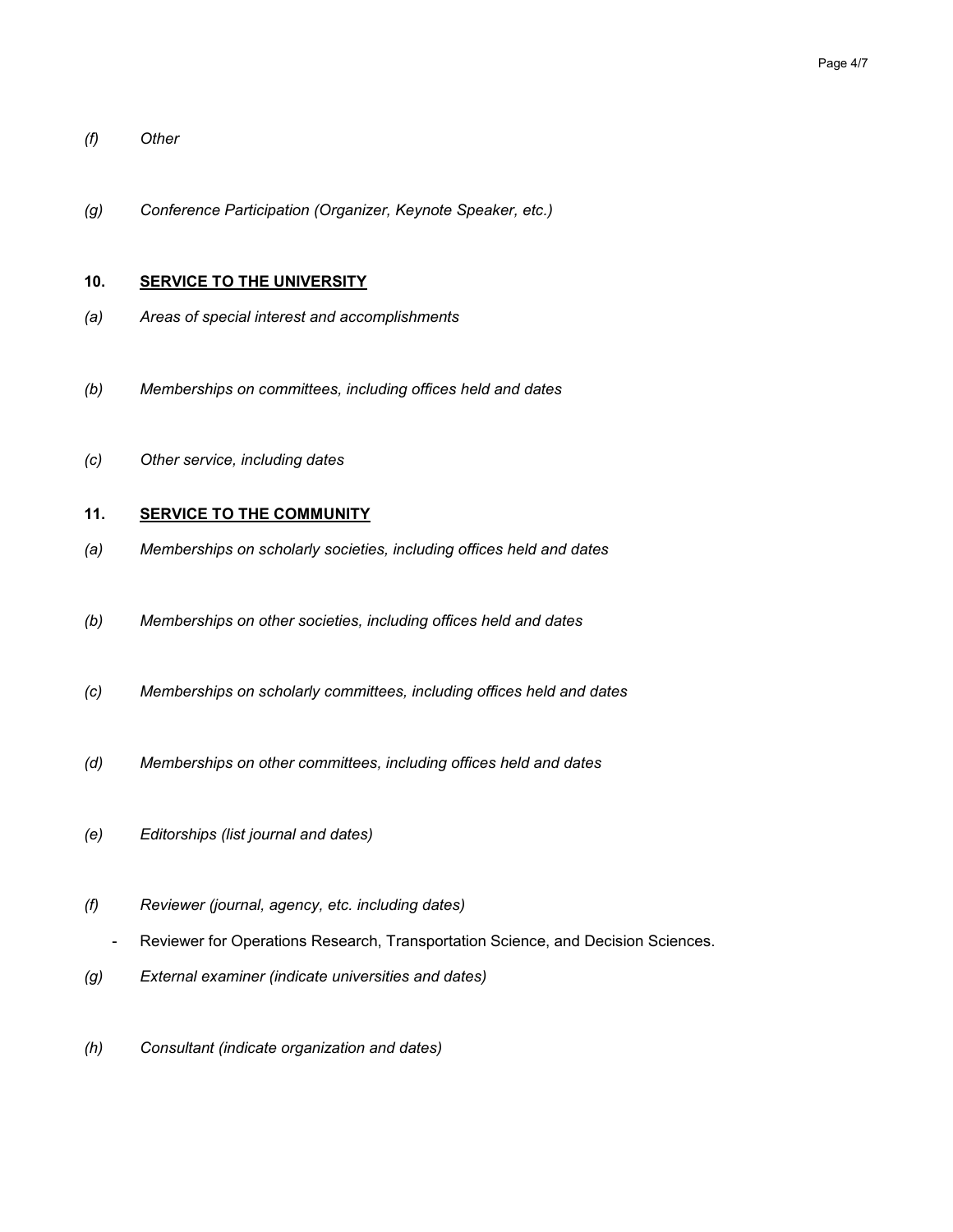*(i) Other service to the community*

## **12. AWARDS AND DISTINCTIONS**

- *(a) Awards for Teaching (indicate name of award, awarding organizations, date)*
- *(b) Awards for Scholarship (indicate name of award, awarding organizations, date)*
- *(c) Awards for Service (indicate name of award, awarding organizations, date)*
- *(d) Other Awards*

## **13. OTHER RELEVANT INFORMATION (Maximum 0ne Page)**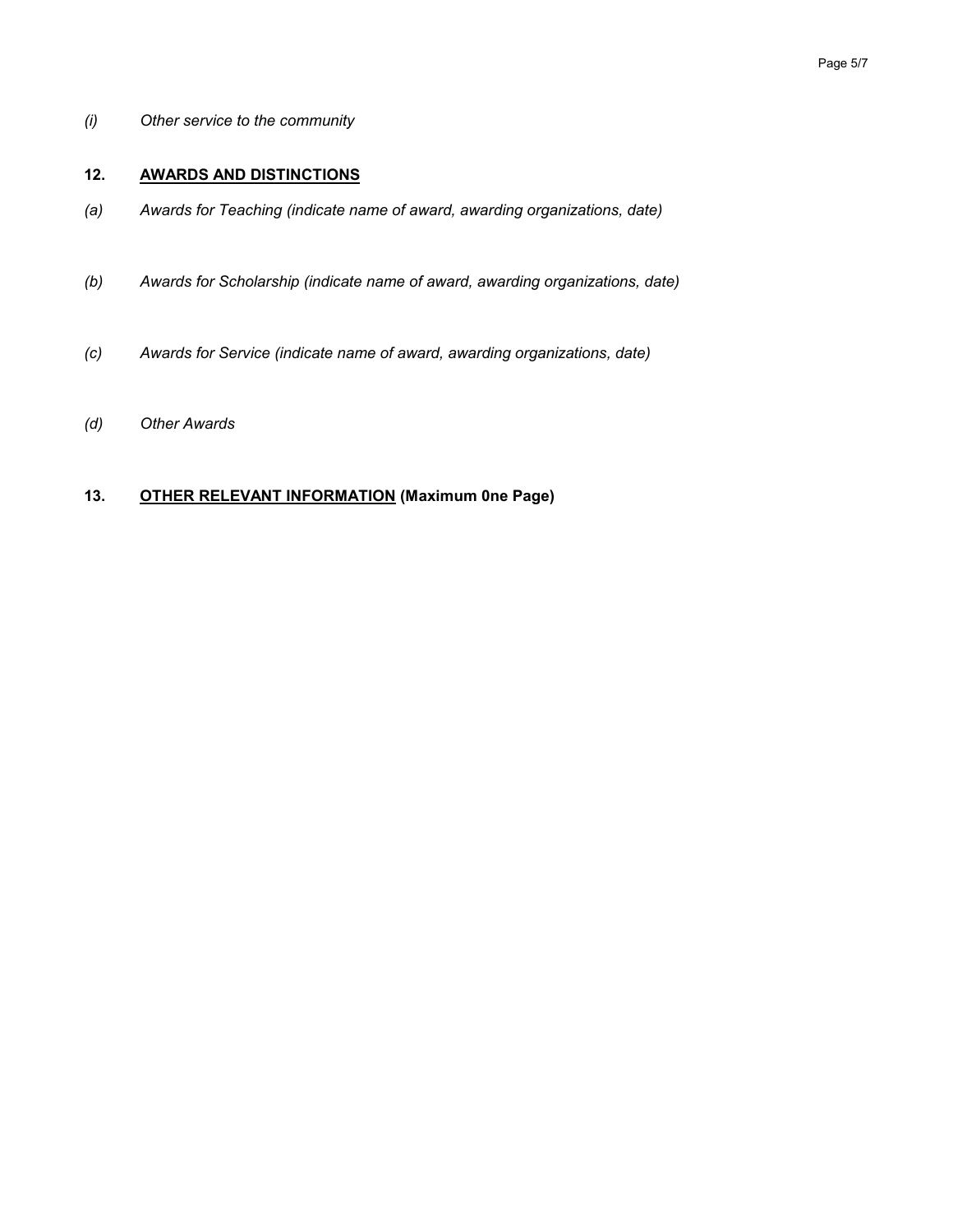#### **THE UNIVERSITY OF BRITISH COLUMBIA** *Publications Record*

**SURNAME**: Yan **FIRST NAME**: Julia **Initials**: JY **MIDDLE NAME(S):** Yun Chien **Date:** Aug 2021

#### **1. REFEREED PUBLICATIONS**

#### *(a) Journals*

- C. Barnhart, D. Bertsimas, A. Delarue & **J. Yan**. "Course scheduling under sudden scarcity: Applications to pandemic planning", to appear in *Manufacturing & Service Operations Management*.
- D. Bertsimas, Y.S. Ng & **J. Yan**. "Data-driven transit network design at scale", to appear in *Operations Research*.
- **J. Yan**, N. Patterson & V. Narasimhan. "Fitting admixture graphs using mixed-integer quadratic optimization", *Bioinformatics* btaa988 (2020).
- D. Bertsimas, Y.S. Ng & **J. Yan**. "Joint frequency-setting and pricing optimization for multi-modal transit networks at scale", *Transportation Science* 54(3) (2020), 839-853.
- L. Berk, D. Bertsimas, A. Weinstein & **J. Yan**. "Prescriptive analytics for human resource planning in the professional services industry", *European Journal of Operational Research* 272(2) (2019), 636-641.
- D. Bertsimas & **J. Yan**. "From physical properties of transportation flows to demand estimation: An optimization approach", *Transportation Science* 52(4) (2018), 1002-1011.
- D. Hocker, **J. Yan** & H. Rabitz. "Optimal nonlinear coherent mode transitions in Bose-Einstein condensates utilizing spatiotemporal controls", *Physical Review A* 93(5) (2016), 053612.
- **J. Yan**, D. Hocker, R. Long, T.S. Ho & H. Rabitz. "Exploring the control landscape for nonlinear quantum dynamics", *Physical Review A* 89(6) (2014), 063408.
- *(b) Conference Proceedings*
- *(c) Other*

#### **2. NON-REFEREED PUBLICATIONS**

- *(a) Journals*
- *(b) Conference Proceedings*
- *(c) Other*